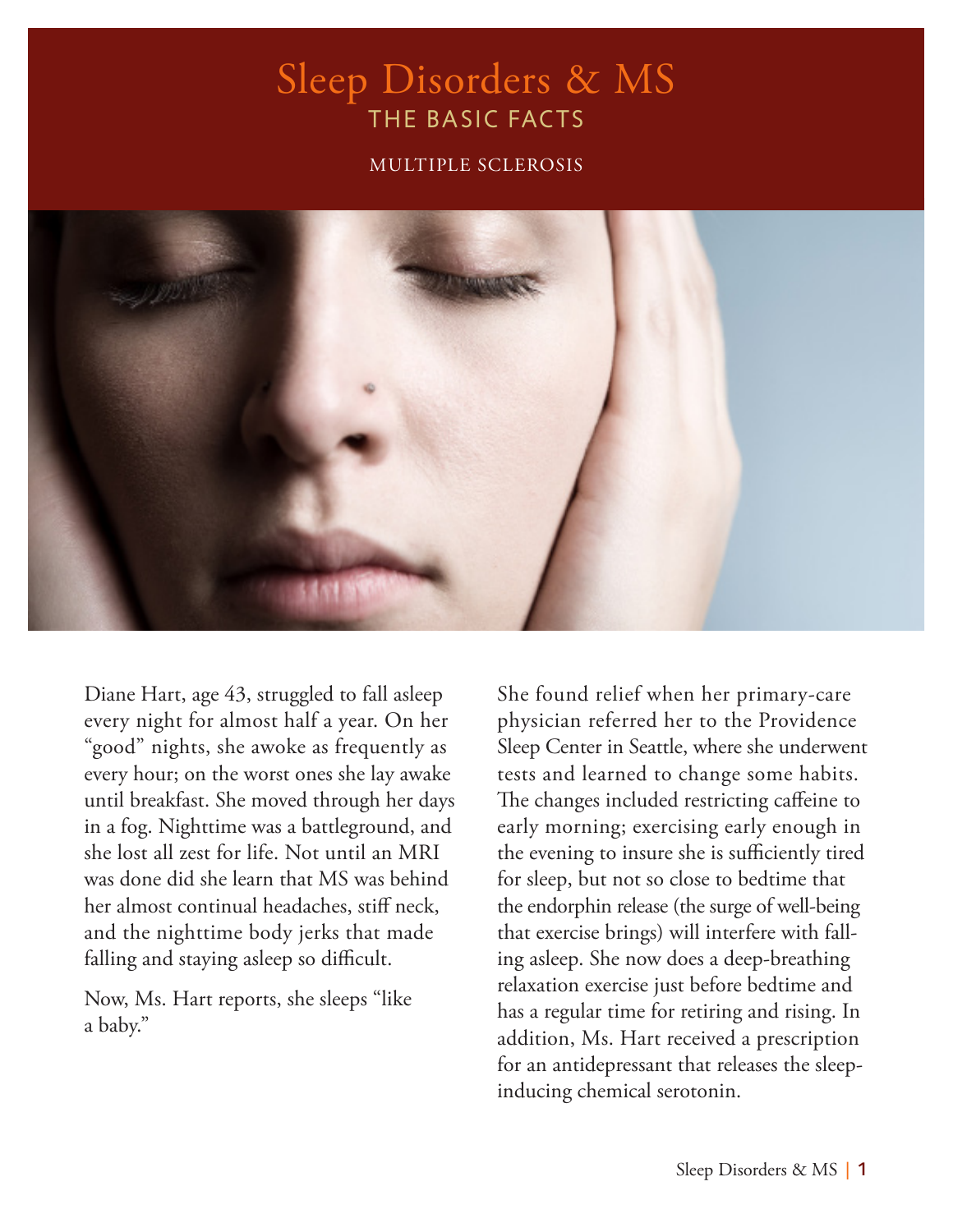Her natural upbeat attitude has returned. "I'm finally getting the deep sleep I craved," she said. Her MS is also more controlled since her neurologist prescribed a diseasemodifying drug.

## Things that Go Bump in the Night

Ms. Hart's problems are eased, but every night people with MS lie awake, gripped by anxiety and plagued by physical symptoms. These include painful muscle spasms from spasticity, the need to make frequent trips to the bathroom (called "nocturia"), or involuntary twitching and kicking called "periodic limb movements in sleep," or PLMS.

Smaller numbers of people with MS have difficulty swallowing during sleep or suffer from sleep apnea — temporary pauses in breathing, often accompanied by gasping, choking, or violent snoring.

MS symptoms and the sleep problems that tangle up with them are many and diverse. Some are directly related to symptoms; some may be caused by the location of MS lesions (areas of damage) within the brain. Others may stem from stress. Sleep specialists — psychiatrists, psychologists, neurologists, and neuropsychologists who specialize in sleep disorders — have a smorgasbord of pharmaceutical and behavioral treatments to offer.

## ZZZs with Ease

"Behavioral techniques for sleep disorders empower people with a feeling that they can do something to take control of their sleep problems," said Campbell M. Clark, professor of Psychiatry at the University of British Columbia in Vancouver, Canada. The techniques he teaches include:

- $\blacksquare$  Repetitive mental exercises such as counting sheep or repeating a mantra. (Some people fall asleep just from the tedium!)
- $\blacksquare$  Visualization (seeing yourself being lulled to sleep in a tranquil environment, perhaps a spot with a rippling mountain brook or palm trees swaying in a cool breeze).
- $\blacksquare$  Progressive relaxation (mentally "putting to sleep" each part of the body through tensing and then relaxing muscles). People with spasticity should be careful with this one, he suggests, as tensing could trigger muscle spasms.

Specific instructions on these techniques can be found in our booklet, "Taming Stress in Multiple Sclerosis." Call 1-800-344-4867.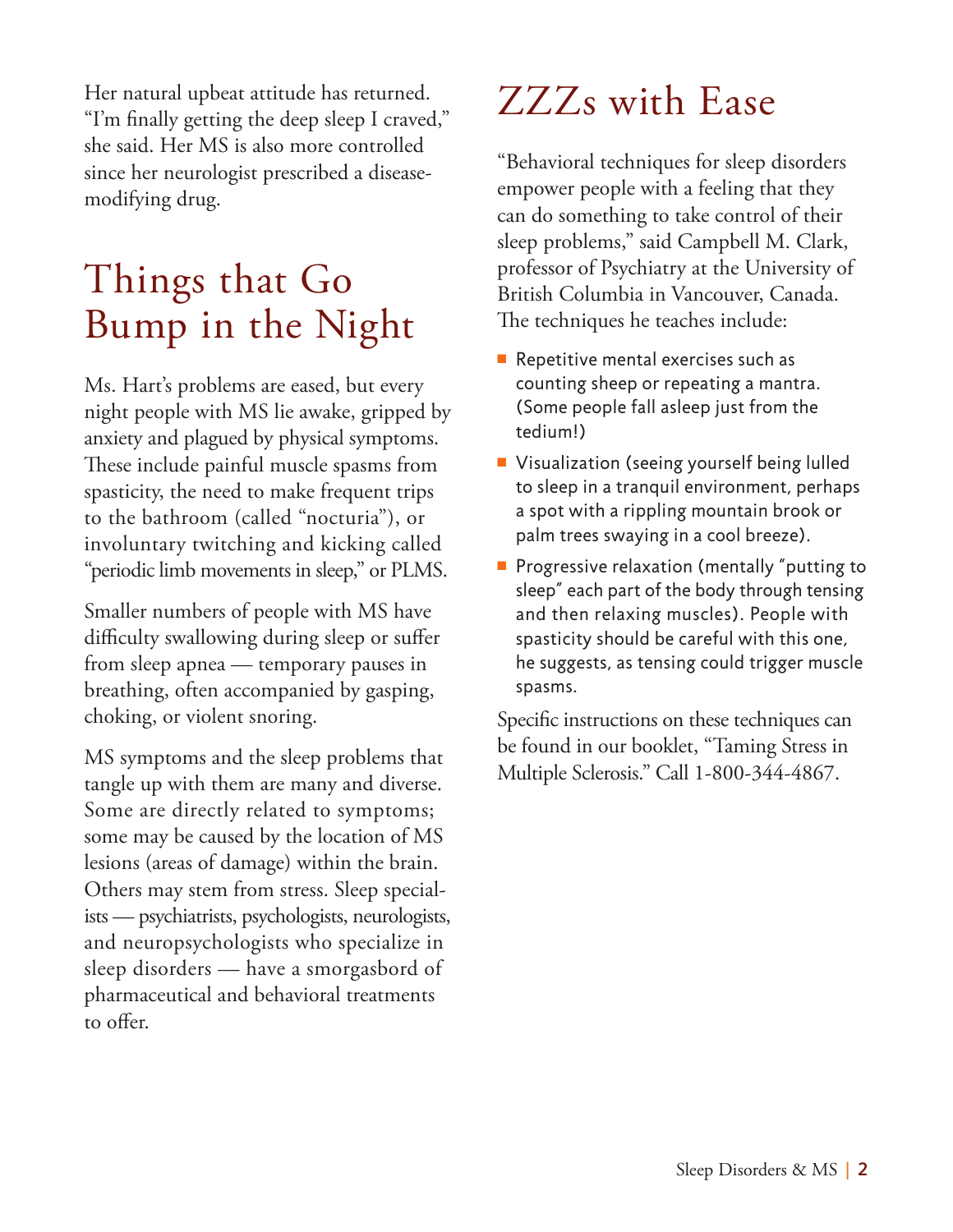## Sound Sleeping is a Habit

Lauren Caruso, PhD, a neuropsychologist in New York City, helps people create consistent bedtime routines that set the stage for falling and staying asleep.

"Establish habits that announce, 'now I can relax,'" Dr. Caruso advises. "Try listening to music or meditating. People who aren't bothered by nocturia might try a cup of chamomile tea or warm milk as part of their bedtime ritual. Then adjust the pillows, night-clothes, the room temperature, turnout the light, and position yourself comfortably."

If slumber is still elusive after about 10 minutes, don't lie there watching the clock, she advises. Get up! Find something quiet to do — a puzzle, a game, reading, or writing. (If you are angry or worried, this may be the time to write letters you will never send.) Rather than doing something passive, such as watching TV or listening to music, do something mildly active so that natural tiredness can build up.

# Sleeping pills? Naps?

Dr. Caruso cautions against over-reliance on sleep medications, though some physicians do prescribe them for short-term use. "They have potential sleep-altering properties and may interact with other prescription medications. Just because a remedy is available over-the-counter doesn't mean it's harmless. Melatonin, which has been shown to be useful for jet lag, has been associated with adverse side effects when used for more than a few days," she commented. It's important to avoid alcohol, tobacco, or caffeine near bedtime. (Caffeine is found in many teas, cocoa, chocolate, cola drinks, and some over-the-counter pain relievers. Check labels.) Long daytime naps may also interfere with nighttime sleep.

"For a quick pick-me-up, a short rest period, whether you sleep or not, can be very helpful," Dr. Caruso said. "Simply sit comfortably, or lie down, close your eyes, clear your mind, and do absolutely nothing for about 15 minutes. Listen to music if you like, but don't read, watch TV, or talk on the phone."